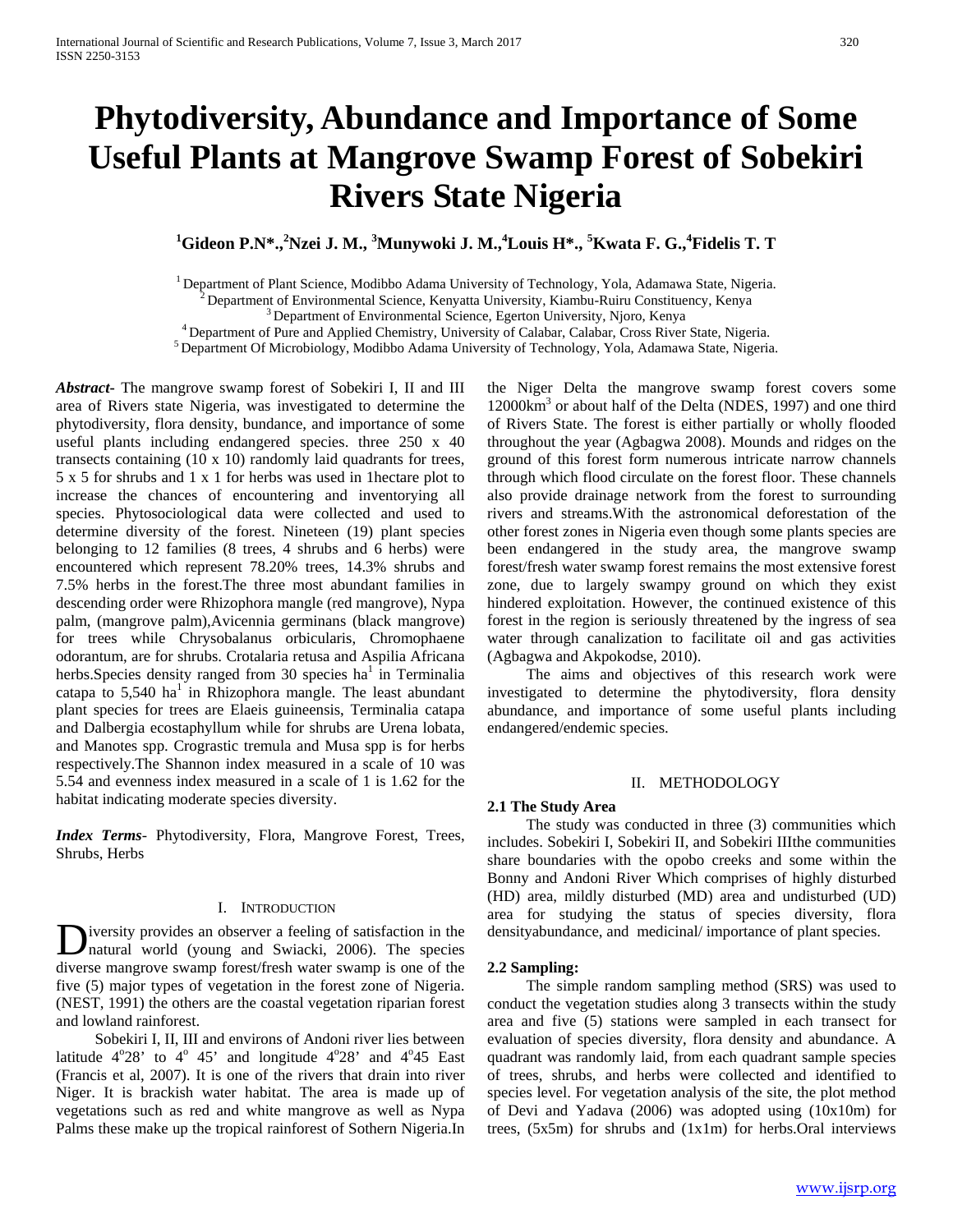were taken in the dry field season of 2017, for medicinal and economic importance value of vegetation, protected area and conservation site. The collected data was entered into Microsoft Excel workbooks and evaluated using the programs analytical tools to compute the percentages (%) of the distribution of community vegetation structure and plant habits across the mangrove and natural swamp forest habitats.

## **2.3 Species diversity:**

 The natural and mangrove swamp forest habitat were analysed using Shannon Weiner and evenness index. This is a more valuable parameter since it takes into account the abundances of the censored species. It goes by the formulae. (Begon *et al.,* 1986)

 $H=\sum$  piInpi, where

 $H= Shannon's index, in = log.$ 

Following formula for evenness...  $EQ = -\sum \text{piInPi/Ins}$ , where

 $EO = equality$ 

 $S =$  total number of species

## **2.4 Quantitative Analysis:**

 The important quantitative analysis such as flora density and abundance of tree species, shrubs and herbs species were determined as per Curtis and Memtosh(1950).

Density:

 Density is an expression of the numerical strength of species where the total number of individuals of each species in all quadrants is divided by the total number of quadrants studied. Density is calculated by the equation:

 Density= Total number of individual of a specie in all quadrants

Total number of quadrants study

Abundance:

 It is the study of the numbers of individuals of different species in the community per unit area. By quadrant method sampling are done at random in several places and the number of individuals of each species was summed up for all quadrants in which the species occurred. It is represented by the equation

Abundance  $=$  Total No of individuals of a species in all

quadrants

Total No of quadrants in which the

species occurred.

## III. FIELD RESULTS AND DISCUSSIONS

Geo referenced and pictorial evidence of Biodiversity sampled

| Location   | Co Ordinates/               | weather   | Habitat Description | $\mathbf{P}$ | $\mathbf{h}$ | $\Omega$ | $\bf{0}$ | g | r | a | p | h | S |
|------------|-----------------------------|-----------|---------------------|--------------|--------------|----------|----------|---|---|---|---|---|---|
|            | Location ID                 |           |                     |              |              |          |          |   |   |   |   |   |   |
| SobekirI I | $E 7^0 13' 53.968"$         | $S$ unny/ | Mangrove swamp      |              |              |          |          |   |   |   |   |   |   |
|            | N 4 <sup>0</sup> 33'31.676" | low tides | Forest              |              |              |          |          |   |   |   |   |   |   |
|            |                             |           |                     |              |              |          |          |   |   |   |   |   |   |
|            |                             |           |                     |              |              |          |          |   |   |   |   |   |   |
|            |                             |           |                     |              |              |          |          |   |   |   |   |   |   |
|            |                             |           |                     |              |              |          |          |   |   |   |   |   |   |
|            |                             |           |                     |              |              |          |          |   |   |   |   |   |   |
|            |                             |           |                     |              |              |          |          |   |   |   |   |   |   |
|            |                             |           |                     |              |              |          |          |   |   |   |   |   |   |
|            |                             |           |                     |              |              |          |          |   |   |   |   |   |   |
|            |                             |           |                     |              |              |          |          |   |   |   |   |   |   |
|            |                             |           |                     |              |              |          |          |   |   |   |   |   |   |
|            |                             |           |                     |              |              |          |          |   |   |   |   |   |   |
|            |                             |           |                     |              |              |          |          |   |   |   |   |   |   |
|            |                             |           |                     |              |              |          |          |   |   |   |   |   |   |
|            |                             |           |                     |              |              |          |          |   |   |   |   |   |   |
|            |                             |           |                     |              |              |          |          |   |   |   |   |   |   |
|            |                             |           |                     |              |              |          |          |   |   |   |   |   |   |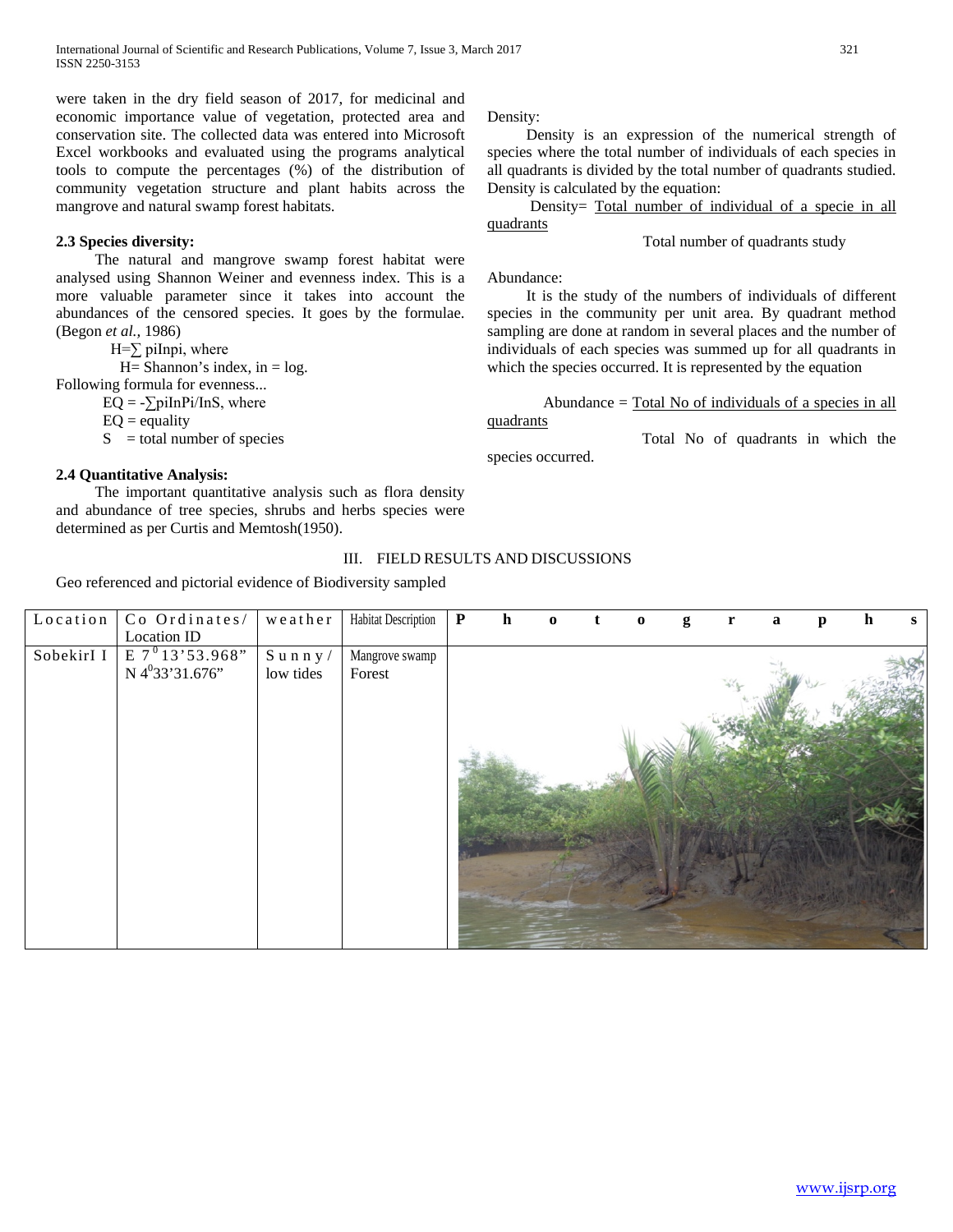| SobekirI II  | $\begin{array}{ c c } \hline \text{E} & 7 & 1423.542" \\ \hline \text{N} & 4^0 33' 3.524" \\ \hline \end{array}$ | Sunny/high tides         | Mangrove swamp forest.   |  |
|--------------|------------------------------------------------------------------------------------------------------------------|--------------------------|--------------------------|--|
| Sobekiri III | E $7^0$ 14'23.542"<br>N 4 <sup>0</sup> 31'58.33"                                                                 | $cloudy /$<br>High tides | Mangrove swamp<br>Forest |  |

# **Figure: 3 Comprehensive List of Species Diversity Censored In the Study Area**

| <b>Species</b>             | Common/Name                         | <b>Family Name</b> | Growth       | <b>2017 IUCN</b> |    |
|----------------------------|-------------------------------------|--------------------|--------------|------------------|----|
| Rhizophora                 | Ngala/Red mangrove                  | Rhizophoraceace    | Т            | VU               |    |
| Mangle                     |                                     |                    |              |                  |    |
| Rhizophora                 | White mangrove                      | Rhizophoraceace    | т            | VU               |    |
| Racemosa                   | Laguncularia racemosa               |                    |              |                  |    |
| Avicennia<br>germinans     | Black mangrove                      | T<br>Acanthaceae   | VU           |                  |    |
| Nypa Palm                  | Udee or Mangrove palm               | Avecaceae          | T            | VU               |    |
| Chrysobalamus              | Atabarka or Cocoplum                | Rosaceae           | T            | VU               |    |
| Orbicularis                |                                     |                    |              |                  |    |
| Urena lobata               | Caesar weed or Congo Jute Malvaceae |                    | S            | VU               |    |
| Aspilia Africana           | <b>Bush Marigold</b>                | Compositae<br>H    | VU           |                  |    |
| Crotalaria retusa          | Devil-beam                          | Papilionaceae      | H            | VU               |    |
|                            | Country-almond,                     |                    |              |                  |    |
| Terminalia Catappa         | Sea-almond                          |                    | Combretaceae | T                | VU |
| Chromophaena               | Siam weed                           | Compositae         |              | H                | VU |
| Odorantum                  |                                     |                    |              |                  |    |
| Dalbergia<br>ecostaphyllum | Roseweed                            | Fabaceae           |              | T                | VU |
| Inugotera Spicata          | Mediterranean thyme                 | Papilionaceae      |              | H                | VU |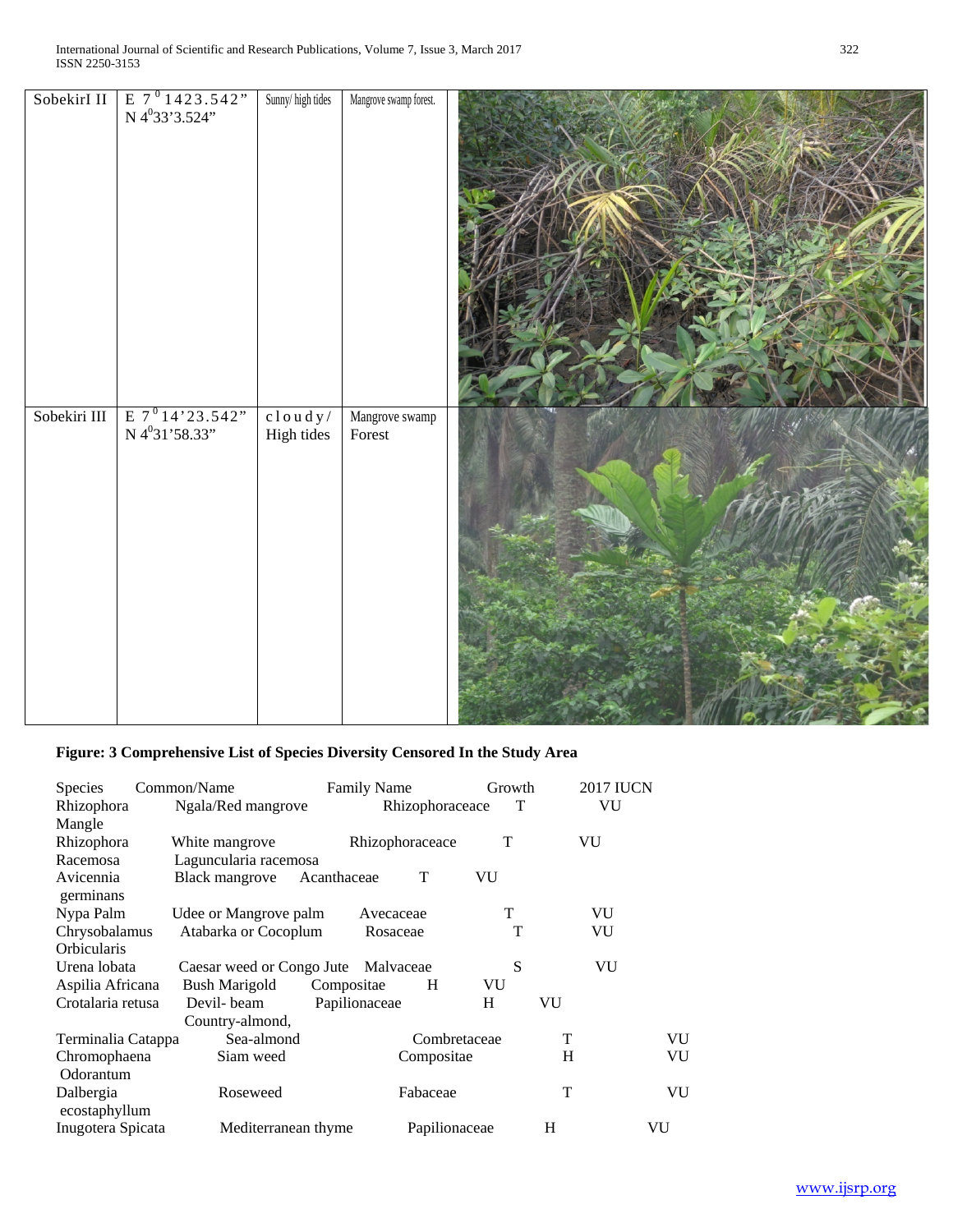| <b>Manotes Spp</b>                              |                       |          | Comaraceae |   | S  | VU |
|-------------------------------------------------|-----------------------|----------|------------|---|----|----|
| Kyllingia erecta                                | Spikes edges          |          | Cyperaceae |   | H  | VU |
| Sporobulus                                      | Giant rat's tail      |          | Granmeae   |   | н  | VU |
| pyramidalis                                     |                       |          |            |   |    |    |
| Cocus Nucifera                                  | Coconut tree          |          | Arecaceae  |   |    | UV |
| Musa Spp                                        | Banana                | Musaceae |            | н | VU |    |
| Cragrostis tremula                              | Love grass, canegrass |          | Gramineae  |   | Н  | VU |
| Elaensis guineensis                             | Palm tree             |          | Arecaleae  |   |    | VU |
| Keys* T=trees *H=herbs *S=shrubs *VU=vulnerable |                       |          |            |   |    |    |

 The species diversity of the natural/mangrove swamp forest using Shannon wiener index and evenness index the two indices used to evaluate species diversity for the habitat measuring in a maximum scale of 10 was 5.54 for the habitat indicating moderate species diversity. The evenness index on the other hand, measured in a maximum scale of 1 this informs on the relative distribution of the number of individuals (abundance) of each species. A value of 1.65 was calculated for the evenness index.

## **Figure 5**: **showing the most abundant species in the mangrove /natural swamp forest habitat in descending order.**

| Flora         | Species           | <b>Commom Name</b><br>Abundance            |       |
|---------------|-------------------|--------------------------------------------|-------|
| Trees         | Nypa Palm         | Udee(mangrove palm)<br>6,475               |       |
|               | Rhizophora Mangle | Red Mangrove (Ayaringa)                    | 4,760 |
|               | Avienna Africana  | <b>White Mangrove</b>                      | 1,170 |
| <b>Shrubs</b> | Chrysobalanus     |                                            |       |
|               | Orbicularis       | Atabaka(coco plum)                         | 1,860 |
|               |                   | Chromophaena Odorantum<br>Siam weed<br>380 |       |
| <b>Herbs</b>  | Crotalaria retusa | Devil beans<br>375                         |       |
|               | Aspilia Africana  | Bush marigold<br>314                       |       |

## **Bar Chart**

Table 5 most abundance species.



| <b>Shrubs</b> | Urena Lobata      | Caesar wood(congo jute) | 49 |
|---------------|-------------------|-------------------------|----|
|               | Manotes Spp       |                         |    |
| Herbs         | Cragrotis tremula | Love grass(cane grass)  | 48 |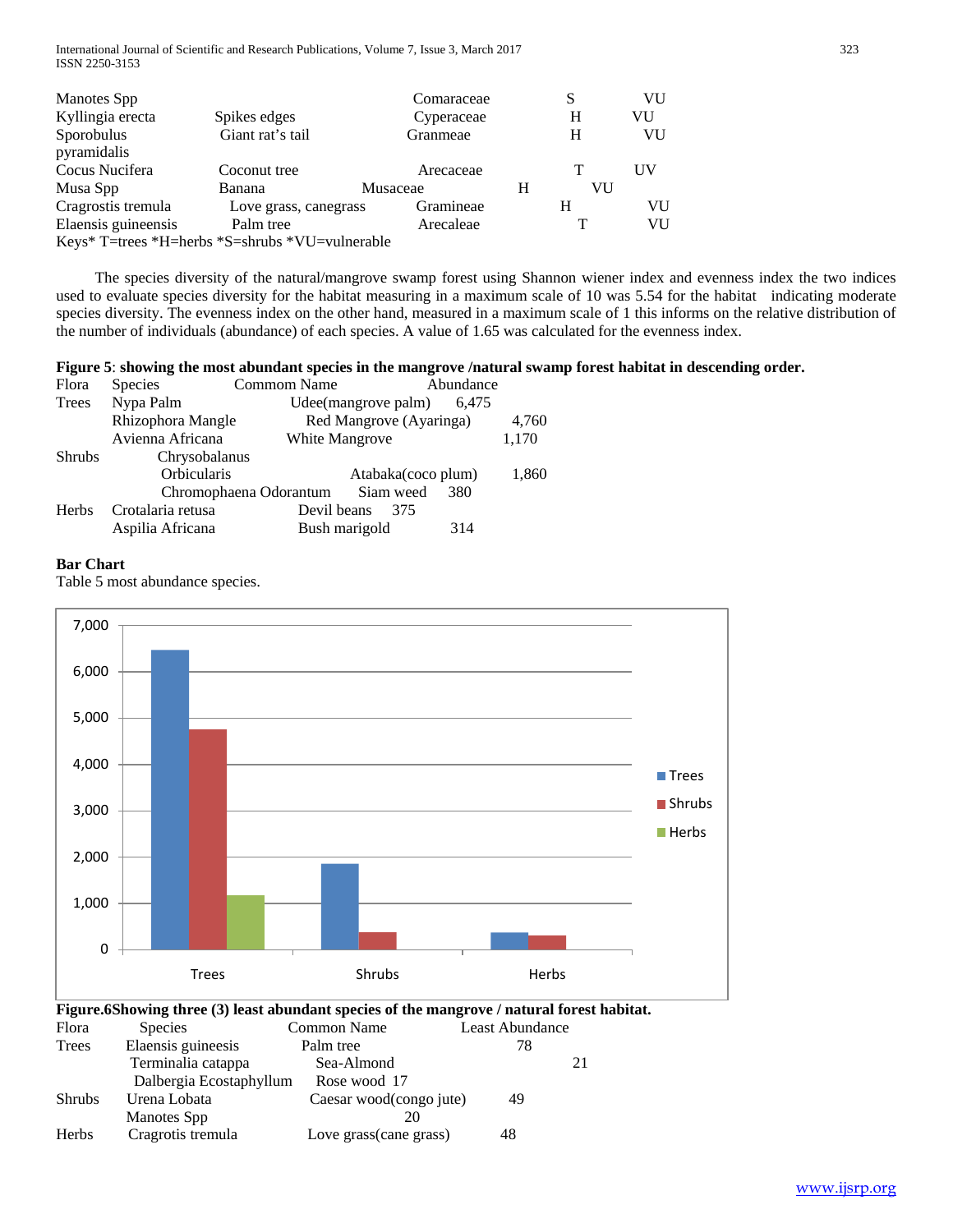



 Communities Vegetation Structure and Species Growth Habit of Mangrove / Natural Swamp Forest Habitat of the Study Area: The communities structures and growth habit of the habitat was evaluated using simple random sampling method (SRS). This concept indicates how the vegetation of the habitat is structured and the form in which species exist.

**Figure 6**: shows the flora (trees, herbs, shrubs) and the number of their families.

| Trees family   |             | Shrubs family (4) Herbs family (5) |
|----------------|-------------|------------------------------------|
| Rhizophoraceae | Rosaceae    | Compositae                         |
| Acanthaceae    | Malvaceae   | Papilionaceae                      |
| Arecaceae      | Compositae, | Cyperaceae                         |
| Combretaceae   | comaraceae  | Gramineae                          |
| Fabaceae       | Musaceae    |                                    |
|                |             |                                    |

**Figure 7**: shows the distribution of community vegetation structure and plant habits across the mangrove and natural forest habitats. It also shows from the distribution that the vegetation in the study area is **homogenous**.

| S/N            | Plant Habitat        | No. of Plant Species | Percentage% |
|----------------|----------------------|----------------------|-------------|
| $\mathbf{1}$ . | Trees                | 78.20                |             |
| 2.             | Shrubs 4             | 14.3                 |             |
| 3.             | Herbs 7              | 75                   |             |
|                | <b>Total</b><br>- 19 | 100                  |             |
|                |                      |                      |             |

**Table 6 Least abundance species.**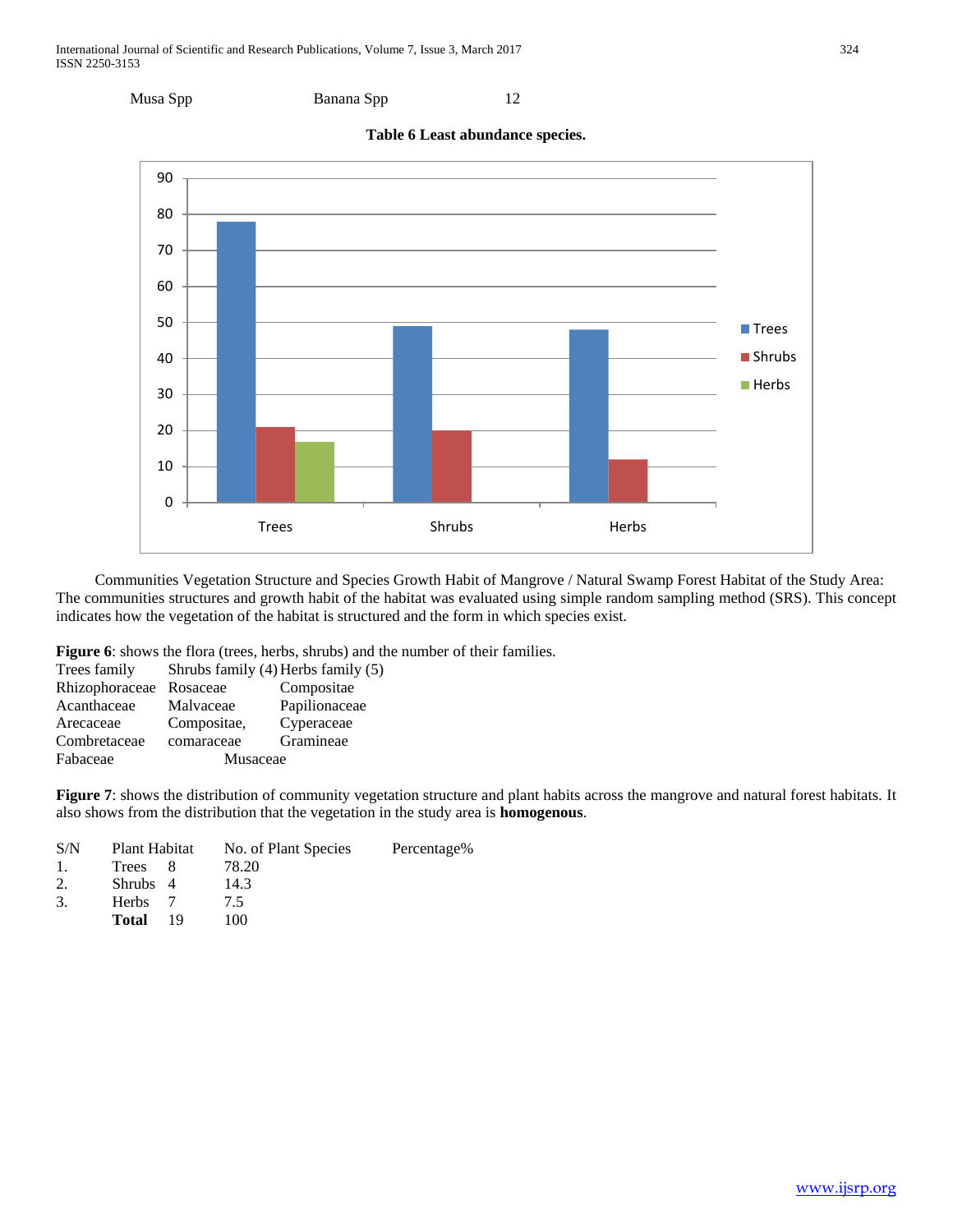

## **Figure 8: Medicinal and Economic Importance of Species Censored In Study Area.**

| Species                   | Medicinal and Economic Importance               | No. of uses    |
|---------------------------|-------------------------------------------------|----------------|
| Rhizophora mangle         | Source of timber, making of fish traps,         | 3              |
| (Red mangrove)            | habitat for marine fishes                       |                |
| Rhizophora racemosa       | Fodder grass, use in fine texture,              | 3              |
| (White mangrove)          | Lawns erosion control                           |                |
| Avicennia Africana        | Treatment of ulcer, malaria,                    |                |
| (Black mangrove)          | maturative poultice, use as aphrodisiac         | 3              |
| Nypa Palm                 | thatching, roofing houses, alcoholic beverages, |                |
|                           | Edible fruits, erosion control                  | 5              |
| Urena Lobata              | Treatment of stomach-ache, diarrhoea,           |                |
|                           | Dysentery, gonorrhoea, malaria, induce abortion | 6              |
| Terminalia catapa         | Timber for roofing houses, boat building,       |                |
|                           | Treatment of rheumatic joints                   | 3              |
| Cocos nucifera            | Provision of food, making of fashion food,      |                |
|                           | Caps, helmet, mats, brooms, brushes, rugs.      | 8              |
| Aspilia Africana          | Prevent conception and anti. Fertility,         |                |
|                           | Control bleeding from fresh wounds              | 3              |
| Chromophaena              | Improve soil fertility                          | $\mathbf{1}$   |
| odorantum                 |                                                 |                |
| Musa Spp                  | Fibres used for making ropes and mats           | $\overline{c}$ |
| Elaesis guineensis        | Making palm oil, soup, soap, kernel oil         | $\overline{4}$ |
| Chrysobalanus orbicularis | Treatment of diarrhoea, dysentery,              |                |
|                           | Source of oil from seed, treatment of           |                |
|                           | Flaccid scrotum from by men.                    | $\overline{4}$ |
| Crotalaria retusa         | Flowers and leaves sweet flavour and            |                |
|                           | Edible as vegetable, treatment of cough,        |                |
|                           | Treatment of fever, lung disease, treatment     |                |
|                           | Of skin infection in children                   | 5              |
| Dalbergia Ecostaphyllum   | Timber for roofing, firewood for cooking,       |                |
|                           | Making woodwind musical instrument.             | 3              |
| Inugotera Spicata         | As incense placed on coffins during             |                |
|                           | Funerals, purifications of room                 | $\overline{2}$ |
| <b>Manotes</b> Spp        | Treatment of stomach-ache                       | $\mathbf{1}$   |
| Kyllingia erecta          | Control soil erosion                            | $\mathbf{1}$   |
| Sporobulus pyramidalis    | Straw mosaic, seed is edible for food           | $\overline{2}$ |